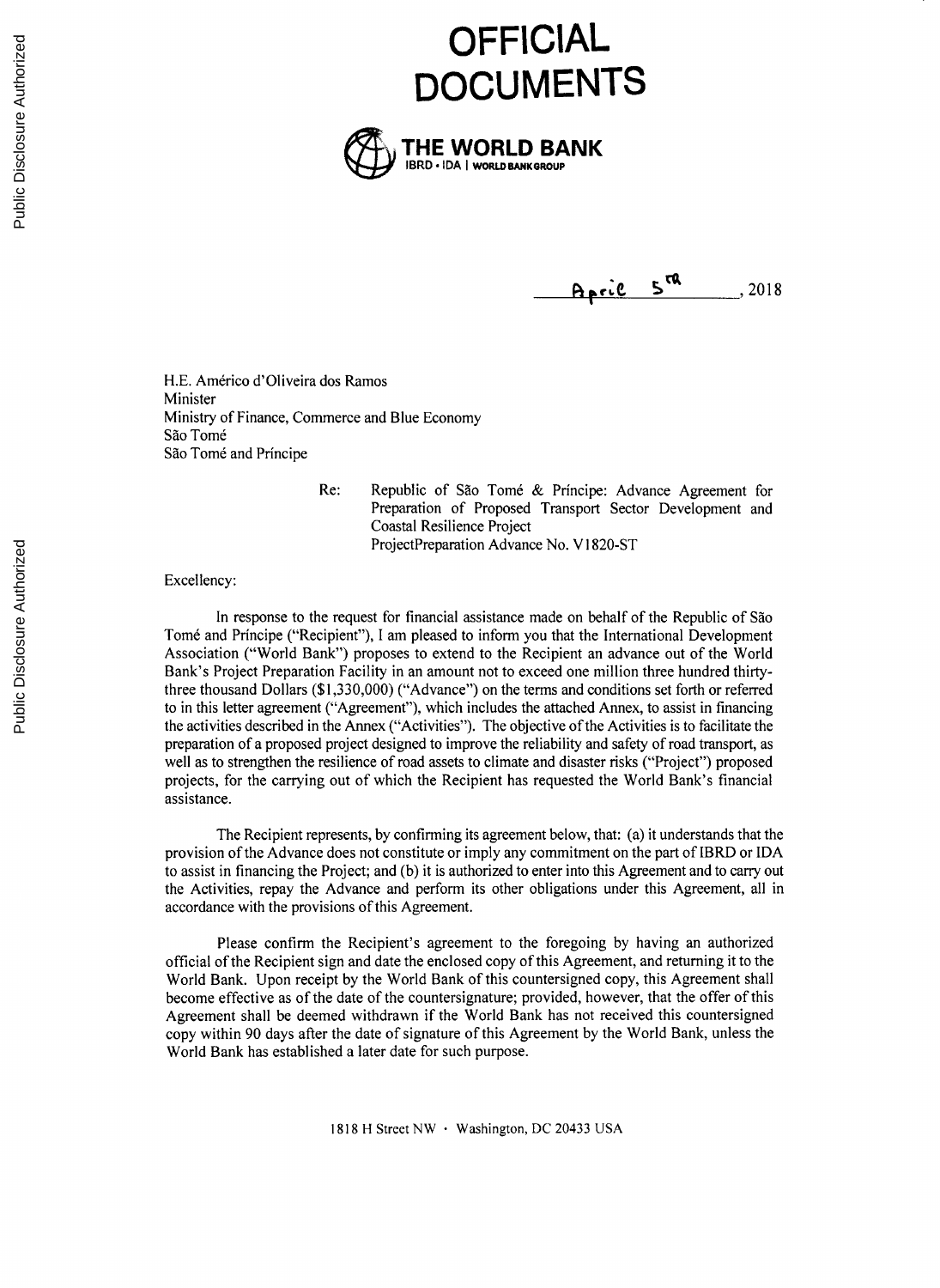Very truly<br>INTERNATIONAL DEVEL  $M\tilde{O}$ irecte pretent **By** R.o. Elisabeth P Country Director for São To Africa Region AGREED: **OF SÃO TOMÉ AND PRÍNCIPE** REPUED By  $\overline{A}$ itive Name Title Date:  $20.04$ 2018 Enclosures:

 $(1)$ "Standard Conditions for Advances Made by the World Bank under its Project Preparation Facility", dated July 31, 2010; and

Disbursement Letter for the Advance of the same date as this Agreement, together with  $(2)$ "Disbursement Guidelines for Investment Project Financing", dated February 2017.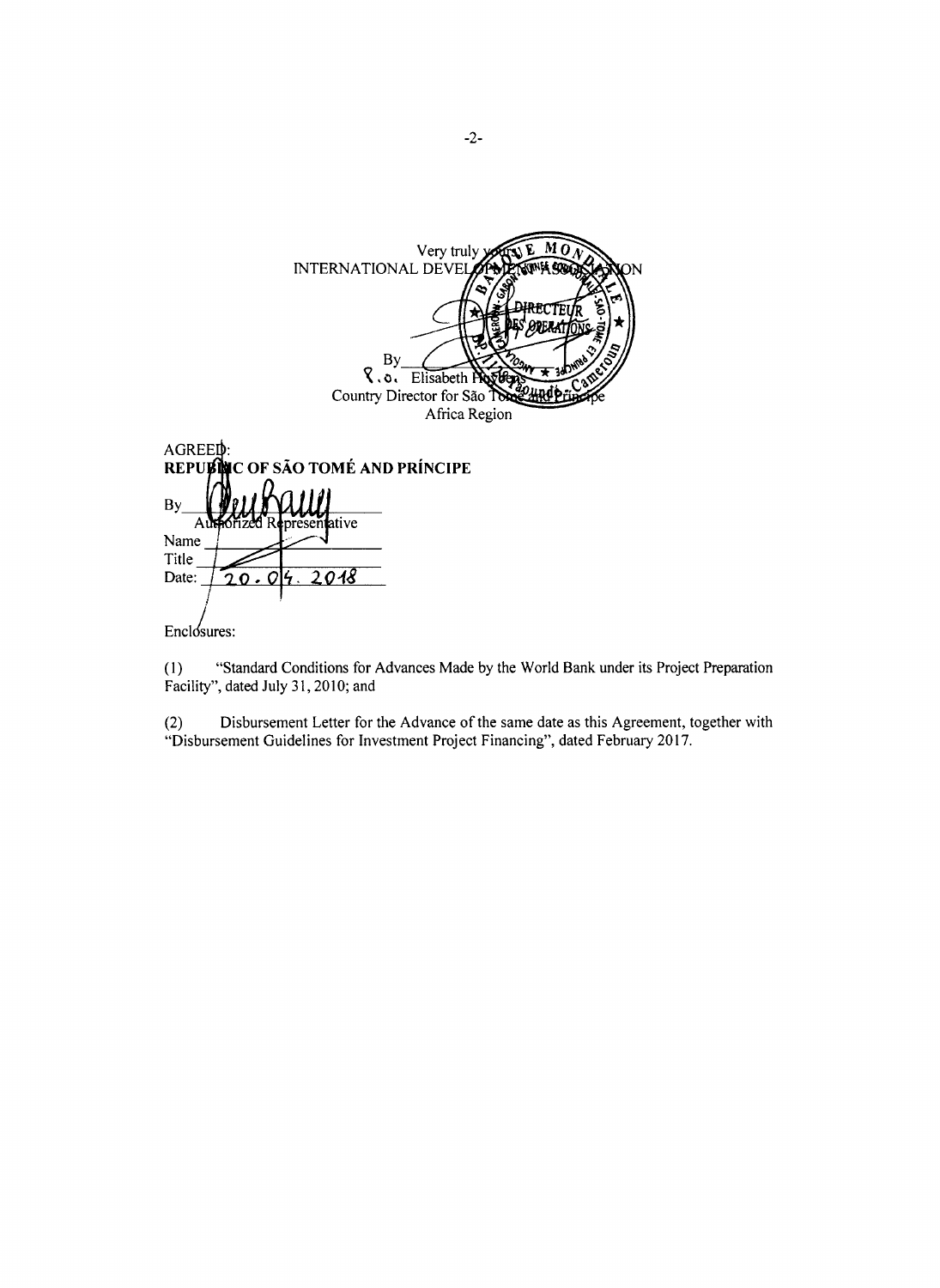## **PPA No. V1820-ST ANNEX**

#### **Article I Standard Conditions; Definitions**

*1.01. Standard Conditions.* The "Standard Conditions for Advances Made **by** the World Bank under its Project Preparation Facility", dated July *31,* 2010 ("Standard Conditions"), constitute an integral part of this Agreement.

1.02. *Definitions.* Unless the context requires otherwise, the capitalized terms used in this Agreement have the meanings ascribed to them in the Standard Conditions or in this Agreement.

- (a) "Ag6ncia Fiducidria de Administraqo de Projetos" or **"AFAP"** means the fiduciary agency for project administration established within the Recipient's ministry responsible for finance, trade and blue economy.
- **(b)** "Instituto Nacional de Estradas Estaduais" or **"INAE"** means the body established within the Recipient's ministry responsible for infrastructure, natural resources and environment.
- (c) "Operating Costs" means the reasonable incremental expenditures incurred **by** the Recipient on account of the implementation, management and monitoring of the Activities, including office supplies, communication and insurance costs, office administration, utilities, travel, vehicle maintenance and operation, vehicle rental, per diem allowances when on travel, and salaries of support contractual staff for the implementation of Activities, but excluding salaries of officials of the Recipient's civil service.
- **(d)** "Training" means the reasonable costs of training under the Activities, based on an agreed plan and budget acceptable to the World Bank, and attributable to seminars, workshops, along with travel and subsistence allowances for training participants, services of trainers (other than consultants' services), rental of training facilities, preparation and reproduction of training materials, and other activities directly related to course preparation and implementation.

# **Article II Execution of the Activities**

2.01. *Description of the Activities.* The Activities for which the Advance is provided consist of the following parts:

- (a) preparation and validation of relevant studies and documents that are required for the project appraisal document and for project effectiveness, including, *inter alia,* the project implementation manual;
- **(b)** Training of the Project implementation staff in projects management, fiduciary and safeguards; and
- (c) provision of Operating Costs as required for the Advance.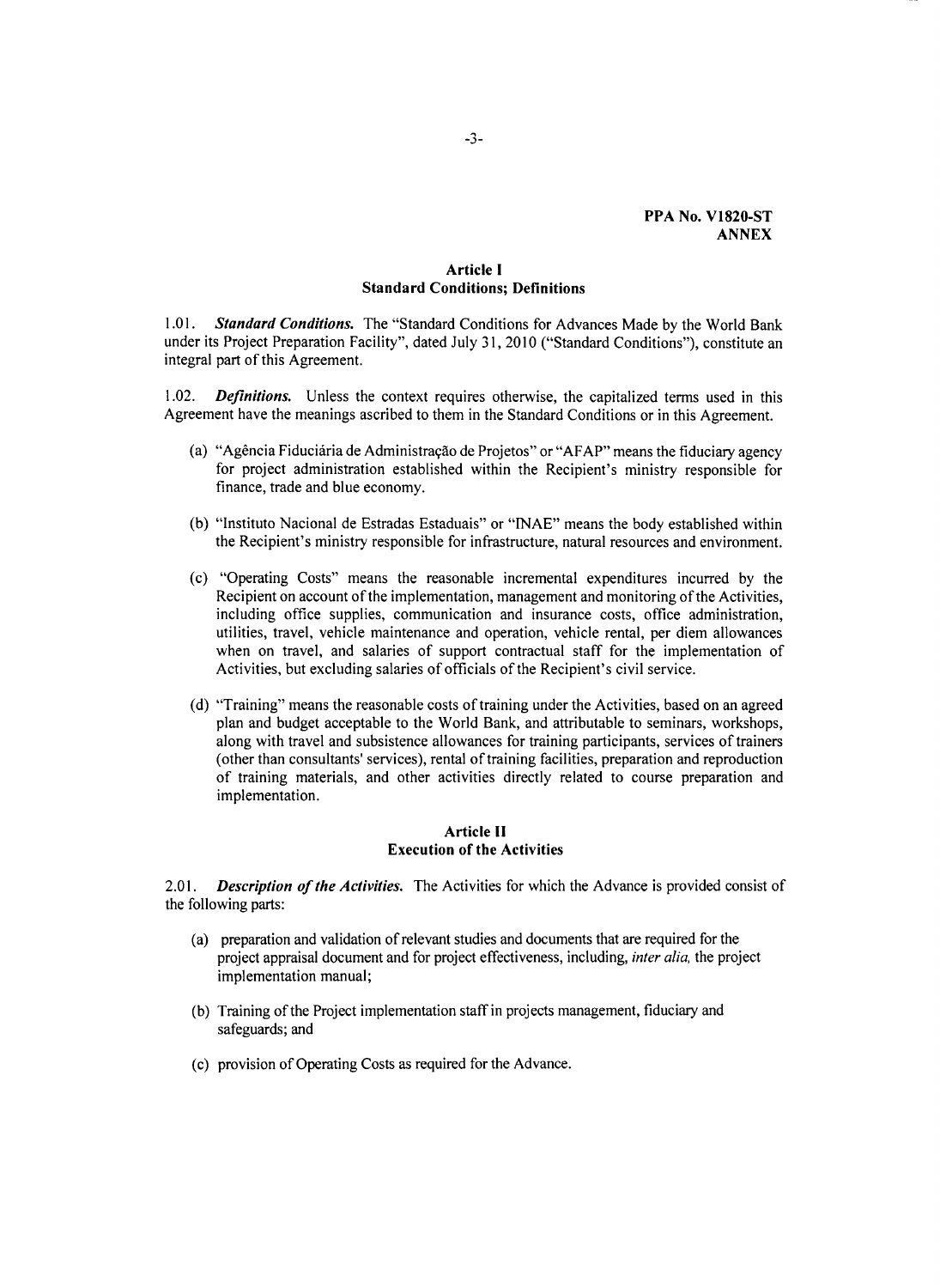2.02. *Execution of the Activities Generally.* The Recipient declares its commitment to the objectives of the Activities. To this end, the Recipient shall carry out the Activities in accordance with the provisions of: (a) Article II of the Standard Conditions; **(b)** this Article **II;** and (c) the "Guidelines on Preventing and Combating Fraud and Corruption in Projects Financed **by** IBRD Loans and **IDA** Credits and Grants", dated October *15,* **2006** and revised in January 2011 and as of July **1, 2016.**

*2.03. Institutional and Other Arrangements* Without limitation upon paragraph 2.02 above, the Recipient, shall maintain: (a) **INAE,** throughout the implementation of the Advance, with resources and staffing in sufficient number and with terms of reference satisfactory to the Bank, vested with responsibility for overseeing the day-to-day implementation of the technical aspects of the Activities; and

**(b)** maintain **AFAP,** throughout the implementation of the Advance, with resources and staffing in sufficient number and with terms of reference satisfactory to the Bank, vested with responsibility for overseeing the day-to-day implementation of the fidiuciary aspects of the Activities.

2.04. *Monitoring, Reporting and Evaluation of the Activities.* The Recipient shall monitor and evaluate the progress of the Activities in accordance with the provisions of Section **2.08** of the Standard Conditions.

*2.05. Financial Management. (a)* The Recipient shall ensure that a financial management system is maintained in accordance with the provisions of Section **2.09** of the Standard Conditions.

**(b)** The Recipient shall ensure that interim un-audited financial reports for the Activities are prepared and furnished to the World Bank not later than fourty-five (45) days after the end of each calendar quarter, covering the quarter, in form and substance satisfactory to the World Bank.

(c) The Recipient shall have its Financial Statements audited in accordance with the provisions of Sections **2.09 (b)** of the Standard Conditions. Each such audit of the Financial Statements shall cover the period of one fiscal year of the Recipient, commencing with the fiscal year in which the first withdrawal under the Advance was made. The audited Financial Statements for such period shall be furnished to the World Bank not later than six months after the end of such period.

(i) **If,** on or before the Refinancing Date, a Refinancing Agreement has been executed **by** all of its parties, the Recipient shall have the Financial Statements included in the first audit of financial statements required under the Refinancing Agreement.

(ii) **If, by** the Refinancing Date, no Refinancing Agreement has been executed **by** all of its parties, such audit of the Financial Statements shall cover the period of the Advance, commencing with the fiscal year in which the first withdrawal under the Advance was made. The audited Financial Statements for such period shall be furnished to the World Bank not later than six months after the end of the Recipient's fiscal year in which the Refinancing Date occurs.

(iii) Notwithstanding the provisions of paragraphs (i) and (ii) of this Section, the World Bank may request an audit of the Financial Statements prior to the Refinancing Date,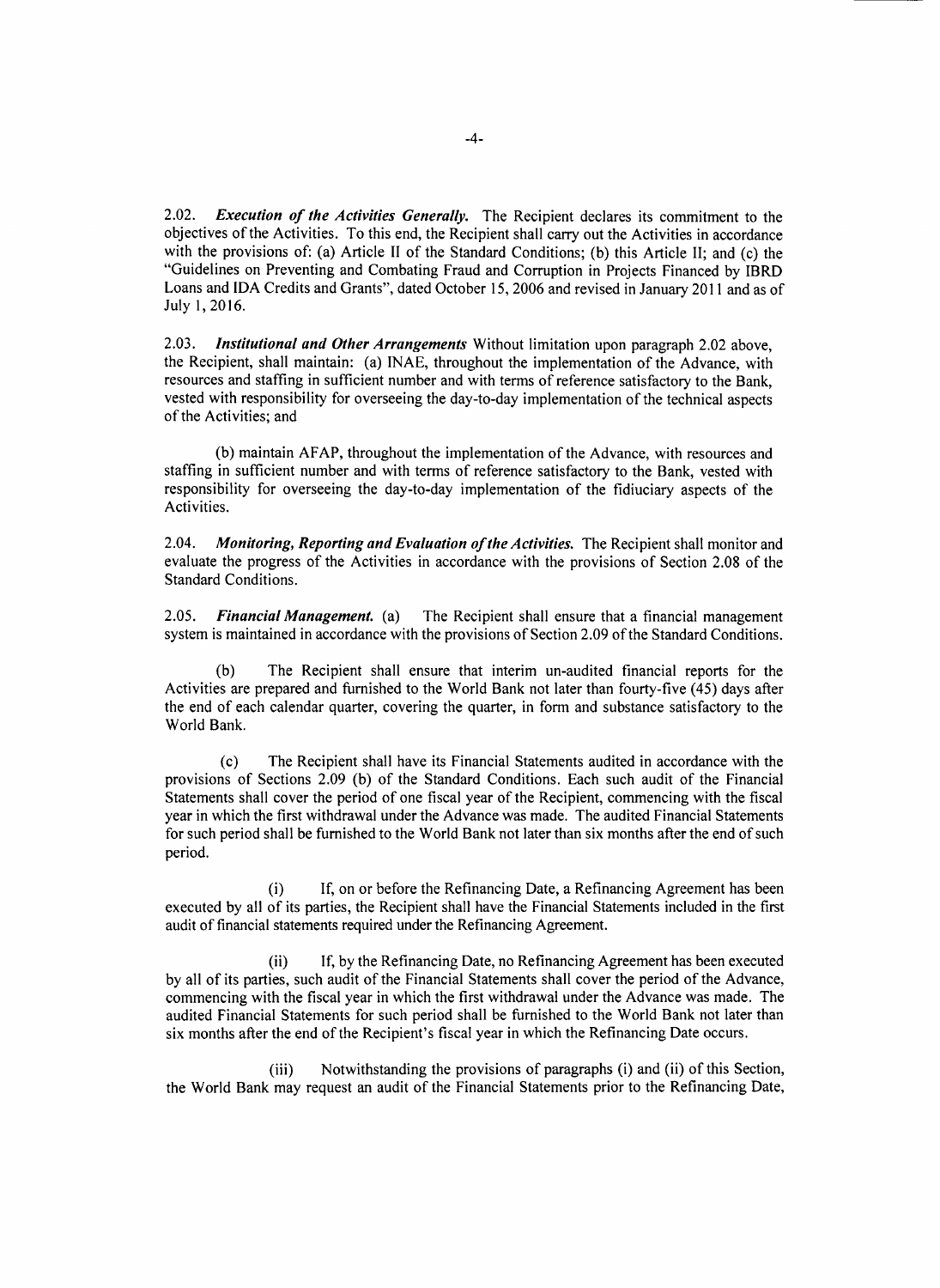covering such period as is indicated in its request. The audited Financial Statements for such period shall be furnished to the World Bank not later than six months after the end of such period.

## *2.06. Procurement*

**All** goods, non-consulting services and consulting services required for the Activities and to be financed out of the proceeds of the Advance shall be procured in accordance with the requirements set forth or referred to in the "World Bank Procurement Regulations for IPF Borrowers" dated July **2016,** revised November **2017** ("Procurement Regulations") and the provisions of the Recipient's procurement plan for the Activities dated February **23, 2018** ("Procurement Plan") provided for under Section IV of the Procurement Regulations, as the same may be updated from time to time in agreement with the World Bank.

## **Article III**

# **Withdrawal of the Advance**

**3.01.** *Eligible Expenditures.* The Recipient may withdraw the proceeds of the Advance in accordance with the provisions of: (a) Article **III** of the Standard Conditions; **(b)** this Section; and (c) such additional instructions as the World Bank may specify **by** notice to the Recipient (including the "Disbursement Guidelines for Investment Project Financing" dated February **2017,** as revised from time to time **by** the World Bank and as made applicable to this Agreement pursuant to such instructions), to finance Eligible Expenditures as set forth in the following table. The table specifies each category of Eligible Expenditures that may be financed out of the proceeds of the Advance ("Category"), the amount of the Advance allocated to each Category, and the percentage of expenditures to be financed for Eligible Expenditures in each Category:

| Category                                                                                                               | <b>Amount of the Advance</b><br><b>Allocated</b><br>(expressed in Dollars) | Percentage of<br><b>Expenditures to be</b><br><b>Financed</b><br>(inclusive of Taxes) |
|------------------------------------------------------------------------------------------------------------------------|----------------------------------------------------------------------------|---------------------------------------------------------------------------------------|
| (1) Goods, non-consulting<br>services, consulting<br>services, Operating Costs<br>and Training under the<br>Activities | 1,330,000                                                                  | 100%                                                                                  |
| <b>TOTAL AMOUNT</b>                                                                                                    | 1,330,000                                                                  |                                                                                       |

3.02. *Withdrawal Conditions.* Notwithstanding the provisions of Section **3.01** of this Agreement, no withdrawal shall be made for payments made prior to the date of countersignature of this Agreement **by** the Recipient, except that withdrawals up to an aggregate amount not to exceed **\$100,000** equivalent may be made for payments made prior to this date but on or after January **1, 2018,** for Eligible Expenditures.

**3.03.** *Refinancing Date.* The Refinancing Date is February **28, 2019.**